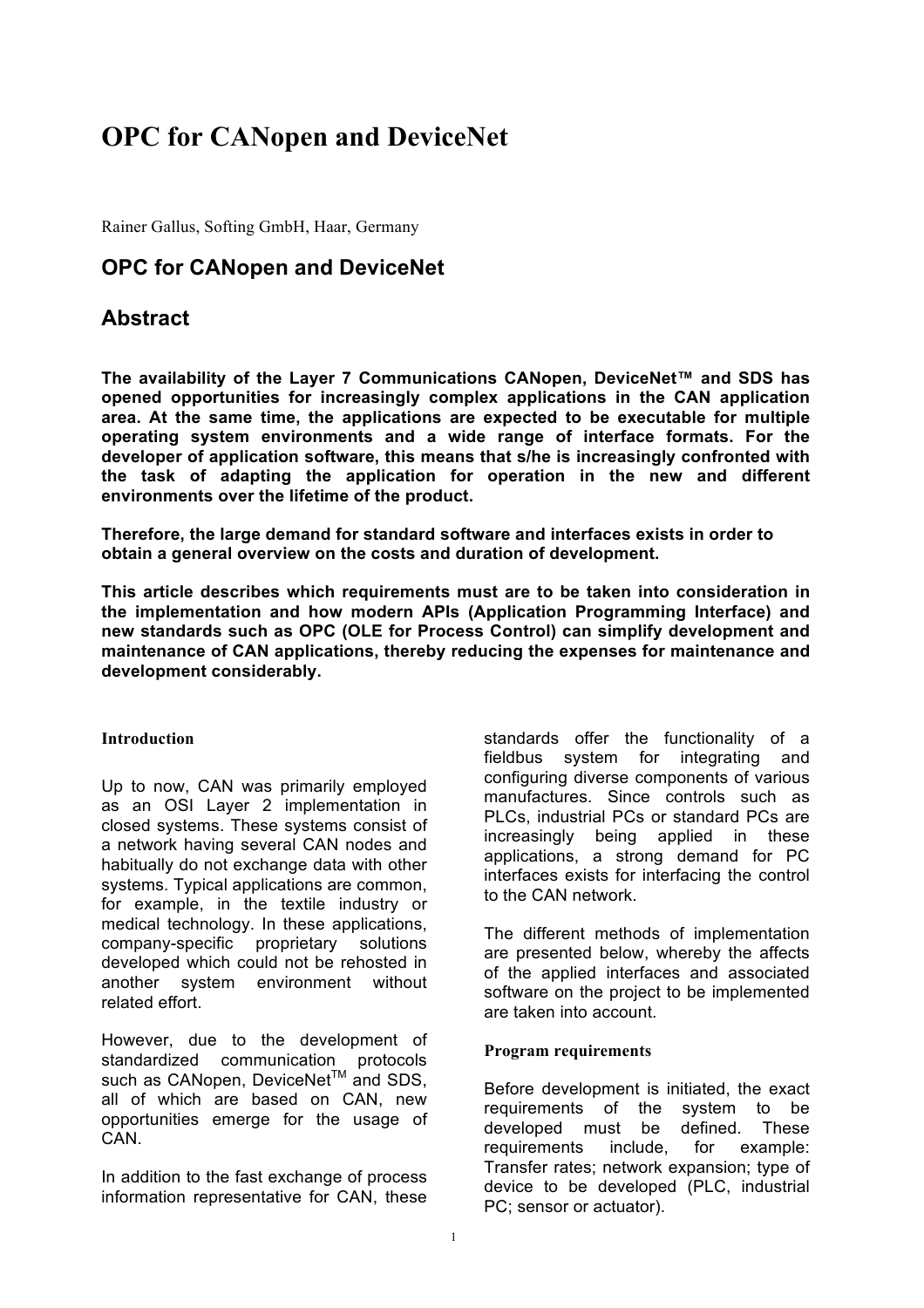Moreover, the communication protocol must be defined. A CAN OSI Laver 2. CANopen, DeviceNet™ or SDS Communication Protocol can be used for the communication. In this respect, selection of the communication protocol can be determined by a variety of factors such as: Previously existing devices or software; hardware performance capability; target market for the aggregate system.

Which operating system is to be employed has a major influence on the development in the PC sector. Can a standard operating system such as Windows 95 or Windows NT be used? Or is a real-time operating system required? When standard operating systems are used, pre-written portations of the communication and driver software are available. When real-time operating systems are used, in contrast, expensive rehosting must still be made under certain circumstances.

The type of the device applied determines which interface formats (ISA, PCI, PCMCIA or PC/104) are supported. When previously existing device families are applied, a customer-specific re-design of a standard interface may be necessary.

If a customer-specific new development is necessitated, the matching microcontroller and CAN chips generally have to be selected, whereby the following must considered: Microcontroller performance; availability of corresponding communication software for these components; long-term availability of the selected components.

#### **OSI Layer 7 Communication Protocols for CAN**

In addition to numerous, user-specific solutions, three high-level, standardized and application-independent protocols (CANopen, DeviceNet<sup>™</sup> and SDS) are available for CAN. These high-level communication protocols correspond to the three fieldbus layers in the ISO/OSI model, whereby the following are implemented: physics; data exchange; application layer.

Services and objects are defined in the application layer for running the communication. These functions defined in the specification can be implemented by the user, alone, or assumed from protocol software already implemented by various companies. The protocol software is provided in the scope of delivery along with the standard interfaces offered or as source code for rehosting to special devices.

In order to simplify the use of standardized devices, the high-level protocols support so-called device profiles. These device profiles describe the typical behavior of device families. This allows the user to use devices of a device family of various suppliers without having to undergo expensive modifications in case of a change.

CANopen is the further development of **CAL** (**C**AN **A**pplication **L**ayer). The device profiles are specified and defined via the CAN User Group **CiA** (**C**AN **i**n **A**utomation). CANopen presently focuses on the European market.

DeviceNet<sup>™</sup> was originally developed by Allen-Bradley. The former is managed and represented internationally by **ODVA** (**O**pen **D**eviceNetTM **V**endor **A**ssociation).  $E$ ven DeviceNet<sup>TM</sup> disposes of objects consisting of data (attributes) and services. Access is made via a hierarchical addressing scheme. DeviceNet<sup>TM</sup> has gained wide acceptance in the USA, Japan and UK.

**SDS** (**S**mart **D**istribution **S**ystems) was developed as the third OSI Layer 7 Protocol by Honeywell Micro Switch. SDS provides a special application layer and defines an object-oriented, hierarchical device model. It is specifically employed in applications utilizing sensors and actuators; e.g., conveyor belts in airports and breweries.

# **Operating systems and driver software**

Derivative CAN interfaces and the complementary APIs and libraries are available for all standard operating systems such as DOS, Windows 3.1,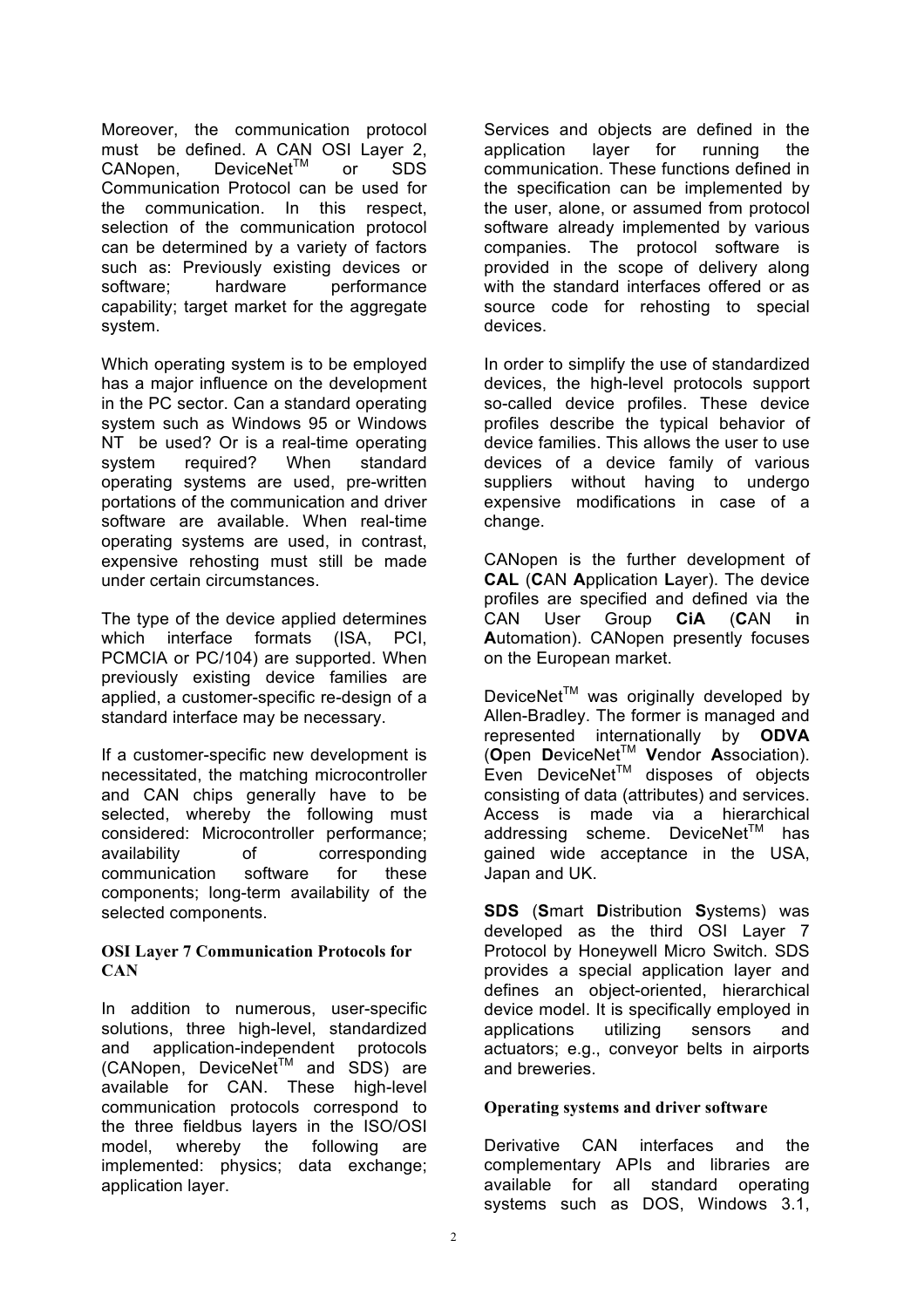Windows 95, Windows NT as well as UNIX. Suppliers of the corresponding CAN technology support the user in applications involving special operating systems such as real-time or proprietary operating systems. Rehosting in the user-specific operating system environment can be achieved either by the supplier of the CAN technology or by users themselves. For this purpose, the relevant program sections of the API are provided as source code, allowing the portation. Qualified system providers also back the user extensively and provide the necessary support.



#### **Standard formats available for PC CAN interfaces**

CAN interfaces are offered as both "intelligent" and "non-intelligent" interfaces. The difference between these are that intelligent interfaces exhibit a separate microcontroller, whereas non-intelligent interfaces only provide CAN controllers and transceivers (see Fig. 1).

An intelligent interface uploads the communication software to the interface. All time-critical factors associated with the communication software are executed on the interface, thereby relieving the PC considerably. Data is usually transferred between the interface and the PC via a dual-port RAM which can be mutually read and written. Interfaces of these types are especially suitable for implementing applications intended for high-speed

networks and processing the complex Layer 7 Communication (see Fig. 2).



In applications involving non-intelligent interfaces, the communication software is processed on the PC. Due to the fewer number of components, these interfaces are less expensive, but have restrictions in processing networks having higher data transfer speeds and larger quantities of data. Before being applied, however, these cards must be checked whether suitable for the proposed application (see Fig. 3).



CAN interfaces are offered in all common formats. ISA and PCI interface formats are available for use in the PC. PC Cards in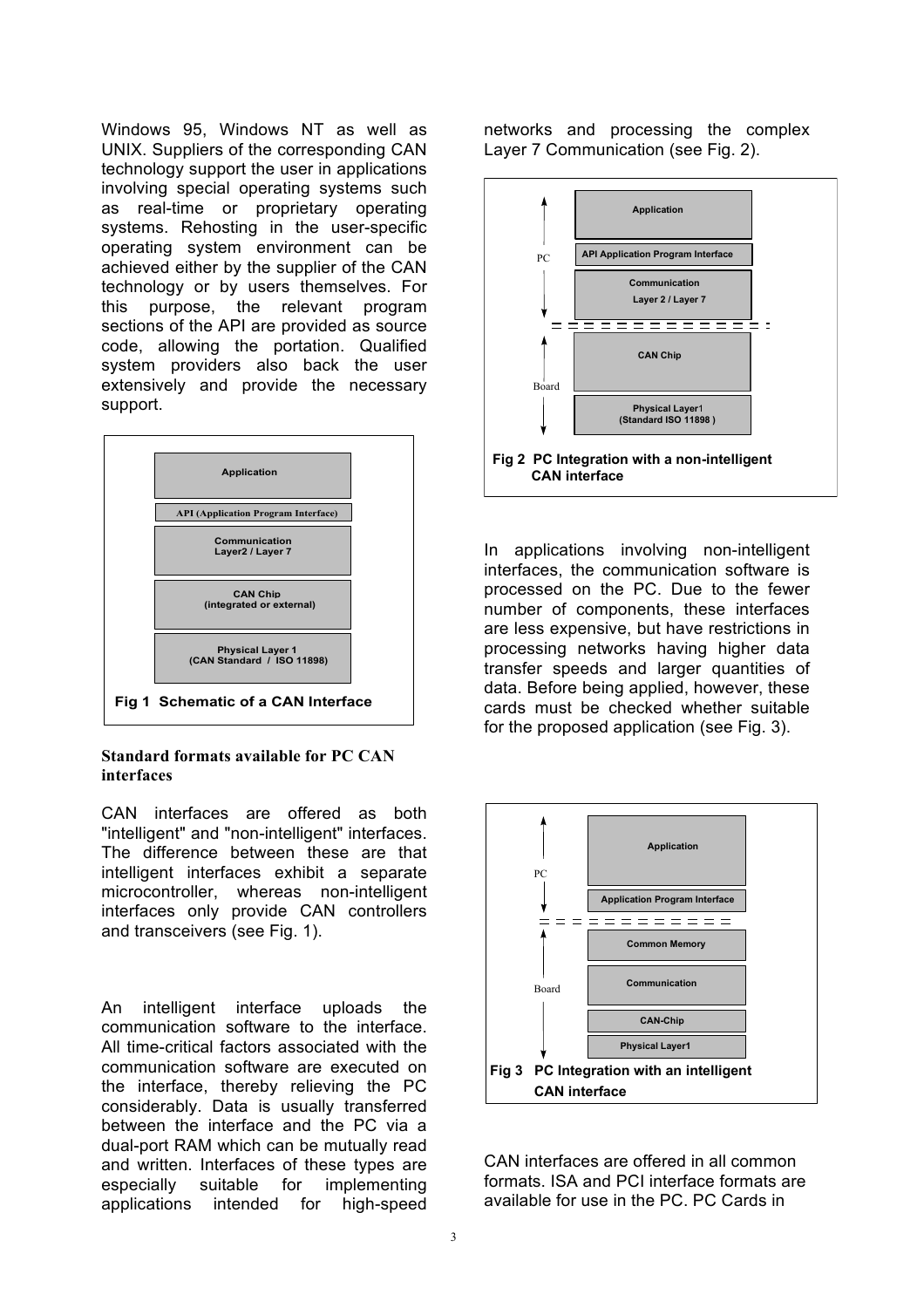PCMCIA format type II (see Fig. 4) are specially available for mobile use, together with tools used in the configuration, integration, maintenance and service.



PC/104 is another industry-accepted interface format. The bus interface of a PC/104 board behaves similar to the bus interface of a board having ISA format. This technology permits extremely small and compact devices to be implemented. All standard PC components such as motherboards, interface cards, etc. are offered in PC/104 format. Together with the corresponding CAN interfaces, extremely powerful CAN stations can be developed in this technology. These devices, with their almost cube-like enclosures, are already applied today in diverse industrial solutions.

# **API Application Programming Interface**

The CAN **A**pplication **P**rogramming **I**nterface, simply **API**, forms the interface between the customer application and the communication software. The API provides services and interfaces for transferring the data of the respective communication software, the API of which represents the conversion of the specification relating to the applied communication software. Even though, however, the different suppliers refer to the respective standard when implementing their communication software, the products offered are always company-specific solutions; i.e., the call interface of manufacturer A does not match that of manufacturer B!

However, it is not self-evident - even within a product family - that all call interfaces offered are compatible to one another. In most of the solutions offered, the API

operates directly with the device drivers supplied for the respective interface. Moreover, different APIs are usually offered for the various operating systems. It is therefor important that the call interfaces offered are not only intercompatible for the various interface formats, but also for the different operating systems.

Some system developers place special attention on this compatibility under various API versions in the implementation and further enhancement of the communication software, meaning no unnecessarily high portation expenses occur when varying the operating system environment or the CAN interface.

A exemplary 32-bit API implementation is depicted in Fig. 5. The application (a CANopen implementation in this case) can be employed with both Windows 95 and Windows NT. Which device drivers are required (device drivers for Windows 95 or Windows NT) is decided first in a library below the API, designated Vcard32.dll in Fig. 4. Another essential aspect is that hardware-relevant information does not exist any more in the API.

Hence, long-term assurance is made that a large number of different interface formats for various operating systems can be operated via a single API. This type of implementation offers the advantage that the number of program versions which must be maintained is significantly reduced.

Reduction of the application program versions signifies a considerable savings in cost and time in the continued development and support of these products.

# **OPC - A new standard for visualization and fieldbus systems**

A further development of this concept is **OPC**, **O**LE for **P**rocess **C**ontrol, whose objective is to achieve a standardized, PCinternal and computer-wide communication standard, enabling the interfacing of manufacturer-neutral programs and the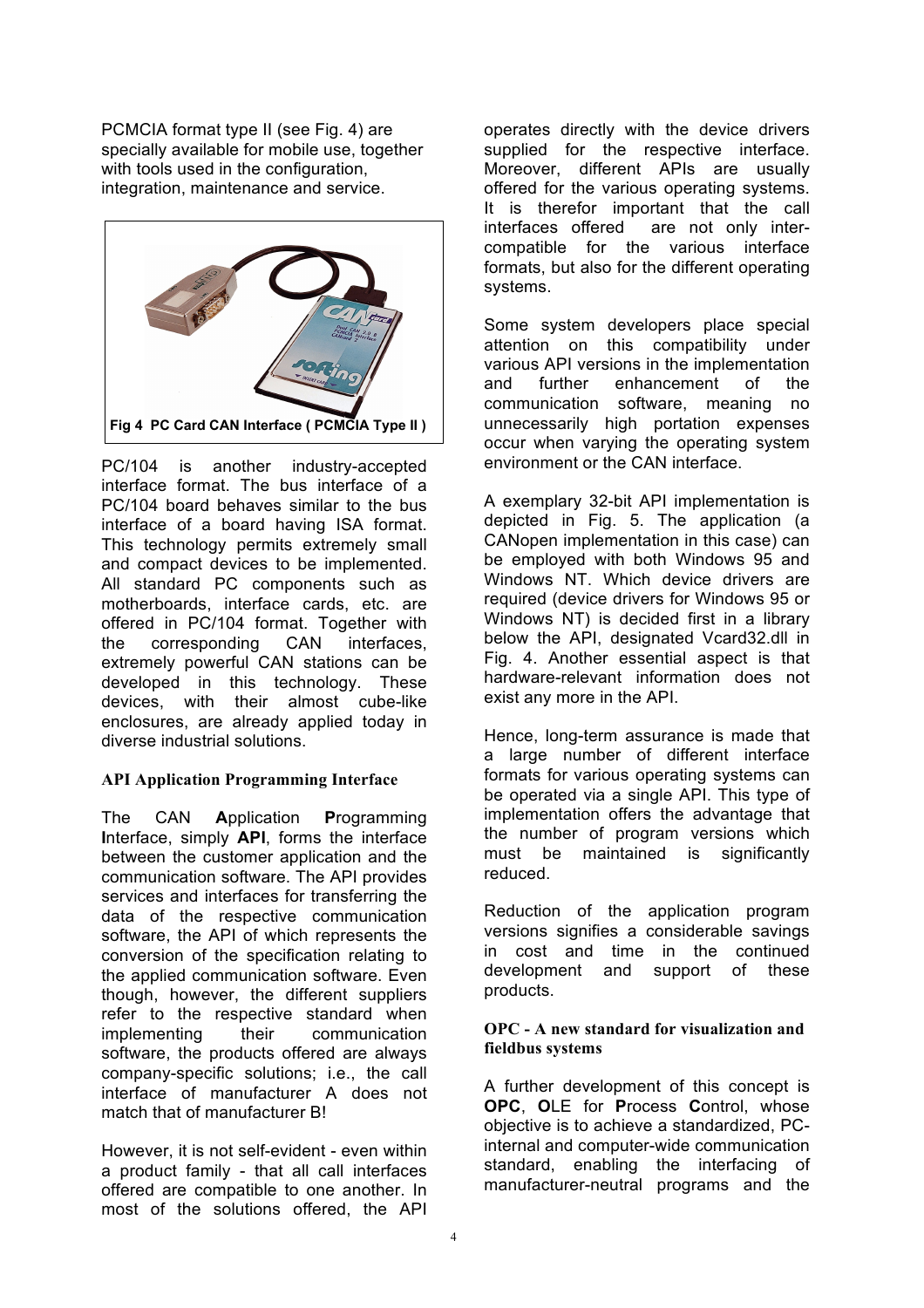use of these as components in a complete system.

Among components, the aim of the open, vendor-independent communication between field equipment is continued here within the PC. Similar to the use of printer drivers in Windows, devices and/or driver specifications beyond the OPC interface are to remain concealed.



In this case, clear demarcation of component manufacturers and software manufactures occurs (see Fig. 6). The suppliers of components such as CAN interfaces need only develop an (OPC) driver for the respective hardware component.



The integration of standards for CAN such as CANopen, DeviceNet<sup>™</sup> and SDS with OPC leads to solutions compatible and interoperable to solutions of other OPC suppliers.

#### **What is concealed behind OPC technology?**

As OPC Client, various application programs such as visualization systems and process control systems can use the functionality integrated in the OPC Server (interface with OPC driver). OPC Clients and OPC Servers can be executed in a PC or even distributed in the network over several PCs. Distribution of the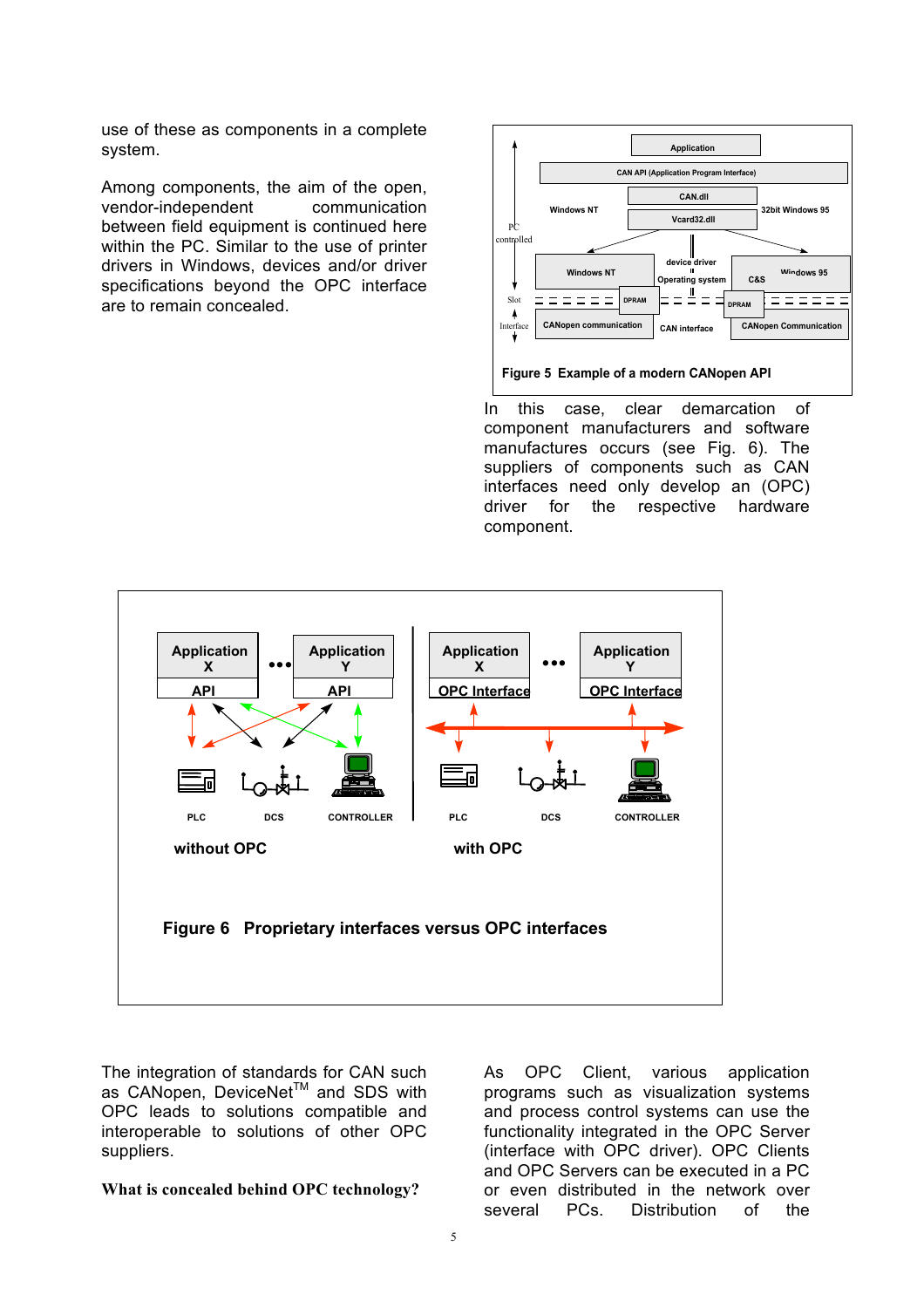components among several PCs is backed by DCOM (Distributed COM), Microsoft's distributed interaction protocol.

In this case, DCOM utilizes the Ethernet technology and is a constituent of all new Windows operating systems for Windows NT 4.0 or later. An update can be obtained for Windows 95. The OPC Server enables process variables to be read and written, not only variable values can be transferred, but status and time information as well. In addition, the OPC Server features further functionality, enabling both the OPC Client and the user to differently combine the process variables to be captured and to adapt their acquisition to specific requirements.

Examples of this are the combination of dynamic variables in a group with common values in regard to update rate and threshold value for reporting changes. How the available technology is applied is presented below:

OPC is based on the well-known OLE/COM technology by Microsoft. Two requirements were the basis for developing OLE:

1. To be able to process documents with different information representations in a program.

2. To ensure binary compatibility between software components (backward compatibility, autonomous upgrades, co-existence of old and new software).

The efforts led to the definition of a **C**omponent **O**bject **M**odule (**COM**) by Microsoft in the first half of the decade. The aim of this model is the guarantee of binary compatibility between software components.

Special aspects of this model are interaction between the components based on access to methods, components and objets combined in interfaces. A Component Object contains several interfaces which encapsulate access to the object. Furthermore, the term "Object" is used as a synonym for the term "Component Object".

The following are defined in COM:

- A methodology how an object can be interrogated at runtime to determine whether it supports a specific interface.

- A procedure how the life cycle of objects is managed. For his purpose, a reference counter is used which is incremented the first time an interface is used and decremented again when released. If the counter has the value zero, the object is no longer required and is able to terminate itself.

- How interactions between objects can be executed beyond process limits. This is necessary because pointers to interfaces and method parameters are only valid within a process space.

- Procedure for identifying and loading objects.

OPC defines two objects:

- Object structure

- Interfaces, methods and parameters for individual objects.

The term "OPC Server" was used twice in the definition of the terms. An OPC Sever denotes an executable file which yields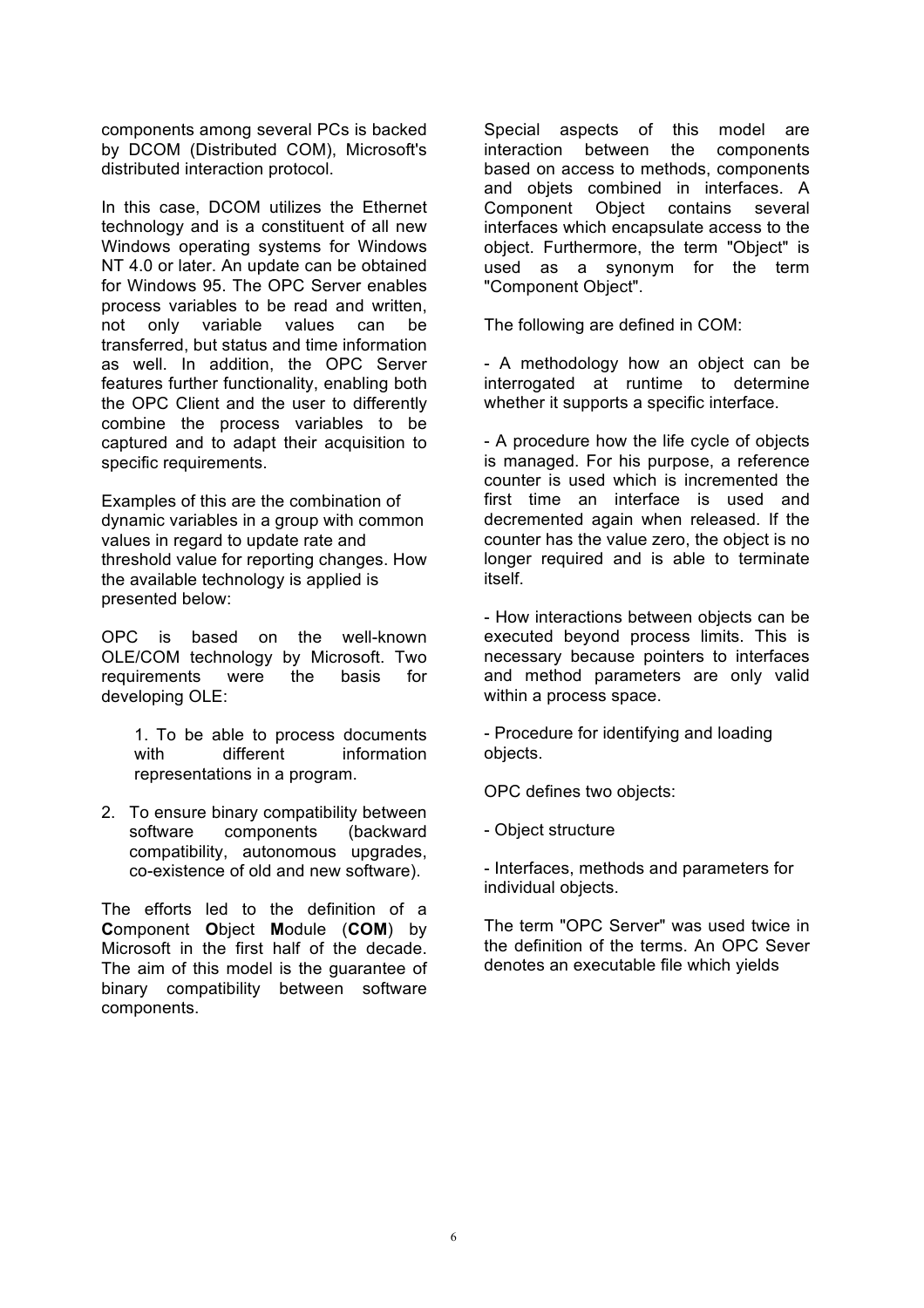

functionality as determined in the OPC specification. Parallel to this, an "Object" is also termed as OPC Server within the latter.

An OPC Server can contain entities of the objects: OPCServer (1x); OPCGroup (at least 1x); OPCItem (at least 1x) (see Fig. 7). In concern to this, an OPC Server always accesses the object interfaces; i.e., in order to properly terminate an OPC Server, an OPC Client must release all objects again by calling "Release".

#### **Where can OPC Servers optimally be applied?**

One particular area of application for the OPC Server is use as a constituent in visualization systems. Potential use also exists, however, in process control systems as well as systems used in remote maintenance and diagnostics.

The use of the OPC Servers is in its pioneer phase, meaning that further applications are certainly still to evolve in the future.

CAN and the CAN-based OSI Layer 7 implementations CANopen, DeviceNet™ and SDS give the user access to powerful technologies, allowing implementation of projects in industrial automation. Moreover, the costs for further development and maintenance can be significantly reduced through the selection of modern CAN interfaces and corresponding call interfaces.

New technologies such as OPC provide users with additional opportunities in ensuring long-term interfacing of their program systems to many different applications, thereby eliminating expensive portations.

OPC is operated by an independent organization. A large number of companies which cooperate in the advanced development and maintenance of OPC are represented in this organization. Corresponding committees perform conformity and interoperability tests and therefor act as superior inspection authority.

The main advantages in using OPC are all that the suppliers of software solutions (e.g., a visualizations system) still need is a generic driver, namely an OPC Client

**Summary**